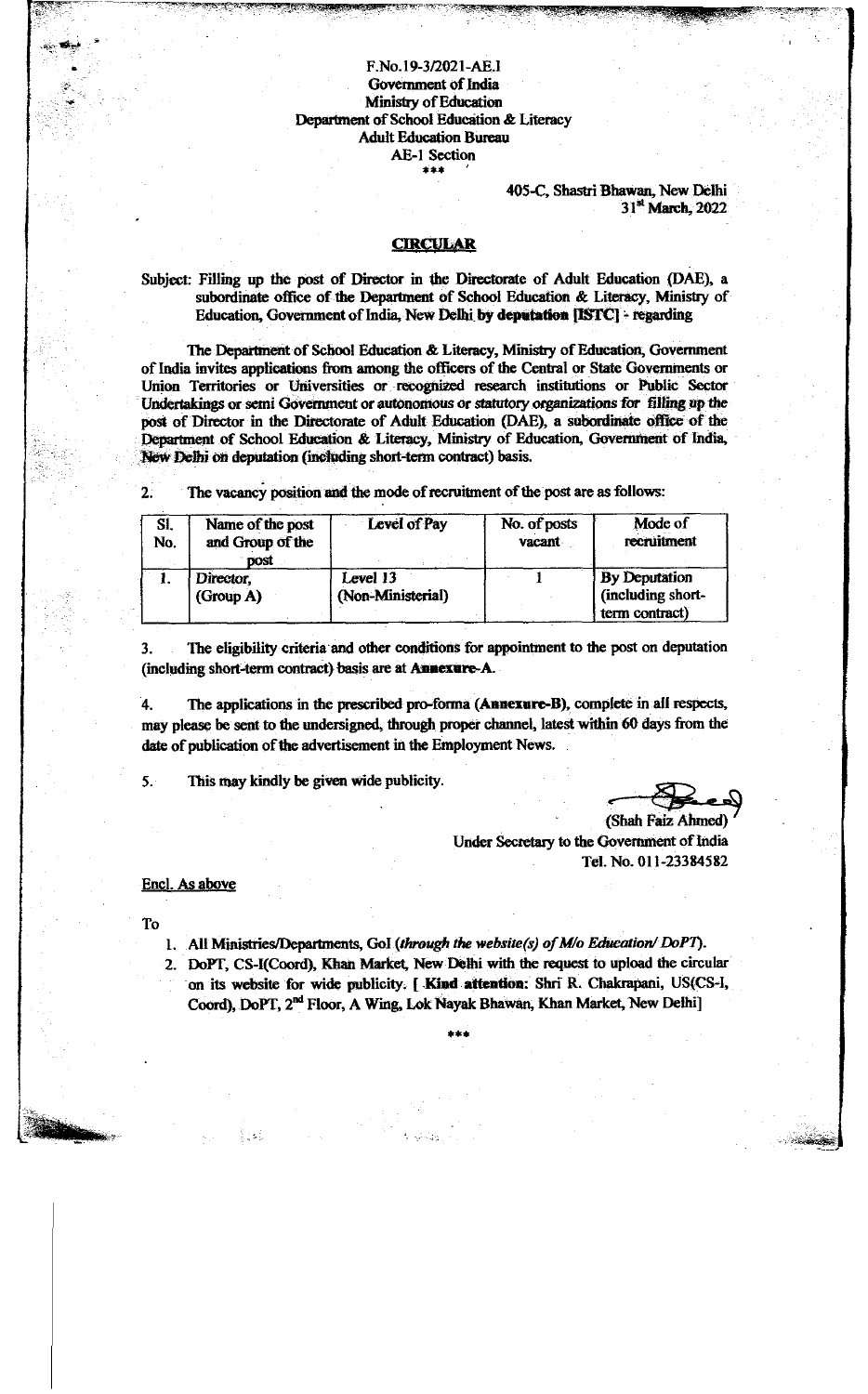# F.No.l^-3/2021-AEJ Government of India **Ministry of Education** Department of School Education & Literacy Directorate of Adult Education

One post of Director in the Directorate of Adult Education (DAE), New Delhi, a Subordinate Office of the Department of School Education and Literacy, Ministry of Education is proposed to be filled by transfer on deputation (including short-term contract) basis.

S.No. Name of the Post Pay Scale Period of **Deputation** Age Eligibility/Educational **Qualifications** 1 Director Pay band-4, Rs.37400- 67000 plus grade pay of Rs.8700/- Revised Pay Level - 13. Period of deputation (including shortterm contract) including period of deputation (including shortterm contract) in another ex-cadre post held immediately preceding this appointment in the same or some other organization or department of the Central Government shall ordinarily not to exceed five years. Shall not be exceeding fifty six years as on the closing date of the receipt of applications. Deputation (including shortterm contract) Officers under the Central Government or State Governments or Universities or recognized research institutions or autonomous bodies or statutory organizations or public sector undertakings,- (a) (i) holding analogous post on regular basis in the parent cadre or department; or (ii) with five years' service in the grade rendered after appointment thereto on a regular basis in the pay band-3, Rs. 15600-39100/- with grade pay of Rs. 7600/- or equivalent in the parent cadre or department; or (iii) with ten years' service in the grade rendered after appointment thereto on a regular

The requirements of the post of Director are given as under: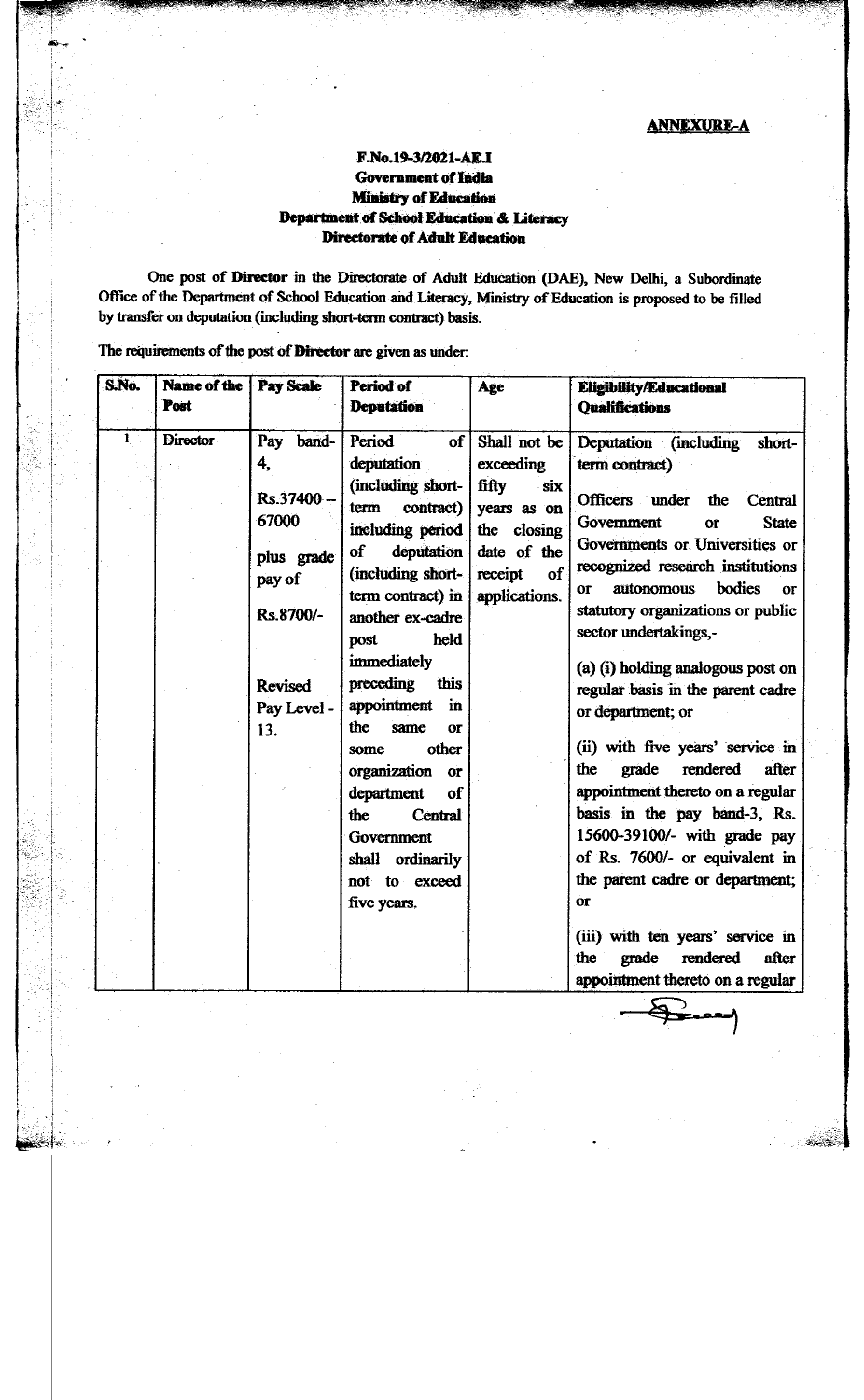|  |  |  |  |  |  |  |  |  |  |  |  |  |  |  |  |                |                   |     |          | basis in the pay band-3, Rs.<br>15600-39100/- with grade pay<br>of Rs. 6600/- or equivalent in |           |        |                  |  |
|--|--|--|--|--|--|--|--|--|--|--|--|--|--|--|--|----------------|-------------------|-----|----------|------------------------------------------------------------------------------------------------|-----------|--------|------------------|--|
|  |  |  |  |  |  |  |  |  |  |  |  |  |  |  |  | and            |                   |     |          | the parent cadre or department;<br>possessing educational                                      |           |        |                  |  |
|  |  |  |  |  |  |  |  |  |  |  |  |  |  |  |  | (b)<br>under:- |                   |     |          | qualifications and experience as                                                               |           |        |                  |  |
|  |  |  |  |  |  |  |  |  |  |  |  |  |  |  |  |                | <b>Essential:</b> |     |          |                                                                                                |           |        |                  |  |
|  |  |  |  |  |  |  |  |  |  |  |  |  |  |  |  |                | (i)               |     |          | Master's degree in<br>Education or Adult<br>Education<br>recognized                            |           | of a   |                  |  |
|  |  |  |  |  |  |  |  |  |  |  |  |  |  |  |  |                |                   |     |          | University<br>Bachelor's degree in<br>Education or Adult<br>Education                          |           |        | $\sigma$<br>Plus |  |
|  |  |  |  |  |  |  |  |  |  |  |  |  |  |  |  |                |                   |     | Diploma  | Masters in Business<br>Administration<br><b>Post</b>                                           | Graduate  |        | <b>OF</b><br>in  |  |
|  |  |  |  |  |  |  |  |  |  |  |  |  |  |  |  |                | (ii)              | Ten |          | Management.<br>experience<br>educational                                                       |           | years' | in               |  |
|  |  |  |  |  |  |  |  |  |  |  |  |  |  |  |  |                |                   |     | teaching | administration<br>research in the field<br>of adult or social<br>education or<br>development.  |           | rural  | <b>Or</b><br>and |  |
|  |  |  |  |  |  |  |  |  |  |  |  |  |  |  |  |                | Desirable:        |     |          |                                                                                                |           |        |                  |  |
|  |  |  |  |  |  |  |  |  |  |  |  |  |  |  |  |                | (i)               |     |          | Doctorate degree in<br>Education or Adult<br><b>Education.</b>                                 |           |        |                  |  |
|  |  |  |  |  |  |  |  |  |  |  |  |  |  |  |  |                | (ii)              | In  |          | case<br>candidate possessing<br>a Doctorate degree                                             | <b>of</b> |        | the              |  |
|  |  |  |  |  |  |  |  |  |  |  |  |  |  |  |  |                |                   |     |          |                                                                                                |           |        |                  |  |
|  |  |  |  |  |  |  |  |  |  |  |  |  |  |  |  |                |                   |     |          |                                                                                                |           |        |                  |  |
|  |  |  |  |  |  |  |  |  |  |  |  |  |  |  |  |                |                   |     |          |                                                                                                |           |        |                  |  |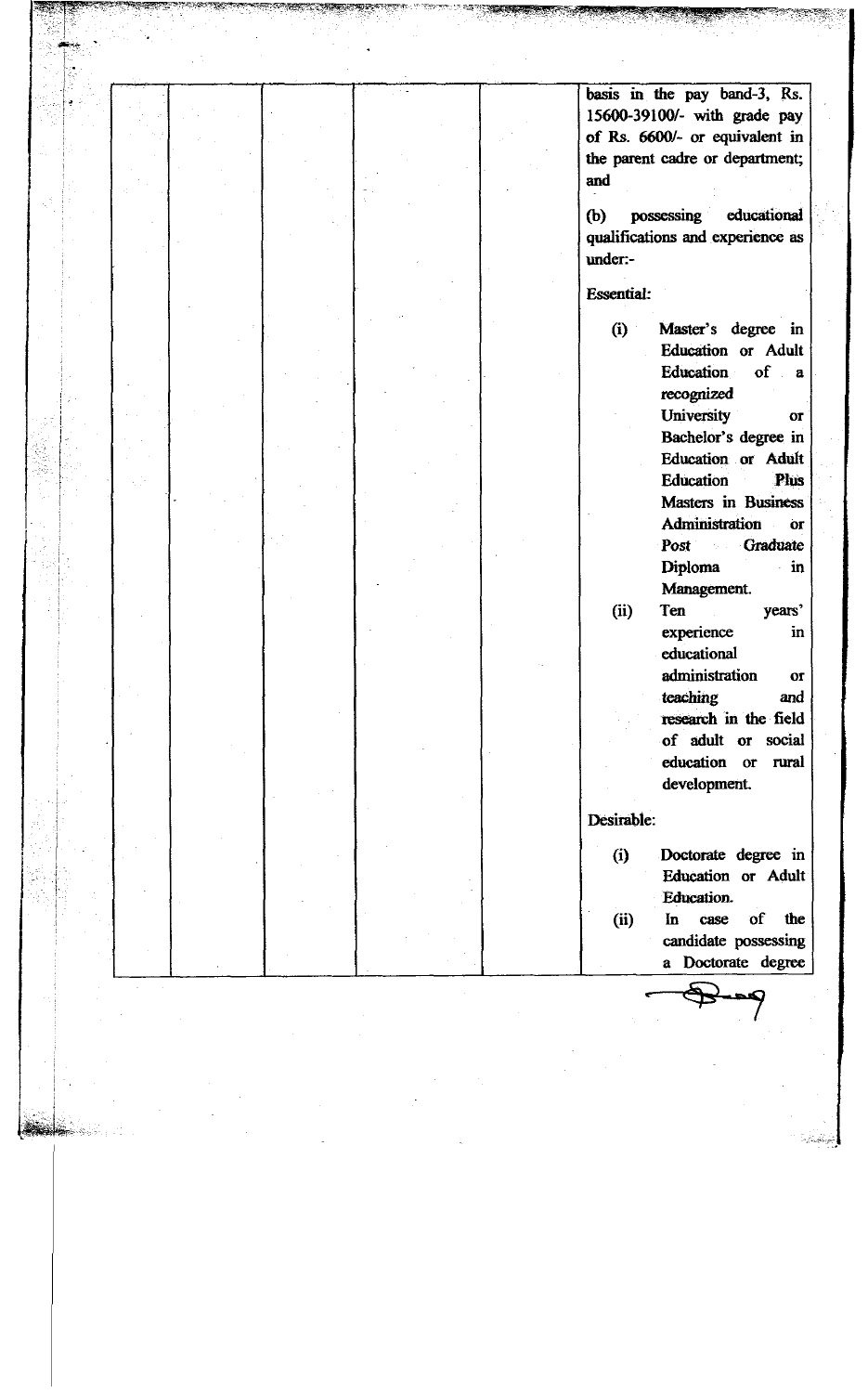|  |  |  | be<br>essential<br>qualifications | the experience may<br>factored<br>under<br><b>a</b> |
|--|--|--|-----------------------------------|-----------------------------------------------------|
|  |  |  | seven years.                      |                                                     |

Note: The terms of appointment on deputation shall be governed by the instructions issued by DoPT vide OM No.6/8/2009-Estt (Pay-II) dated 17.06.2010 or as amended from time to time by the Department of Personnel and Training.

The applications in the prescribed proforma (in duplicate) should indicate the name of the post applied for along with the complete and up-to-date last five years' Annual Confidential Reports (AGRs) duly attested by an Officer not below the rank of Under Secretary to the Government of India and the same should be sent within 60 days from the date of publication of this advertisement in the Employment News to:

UNDER SECRETARY (AE -I), Room No.405, C Wing, Shastri Bhawan, New Delhi-110001

కేషుల్లే...

**(Shah Faiz Under Secretary to the Government of India** 011-23384582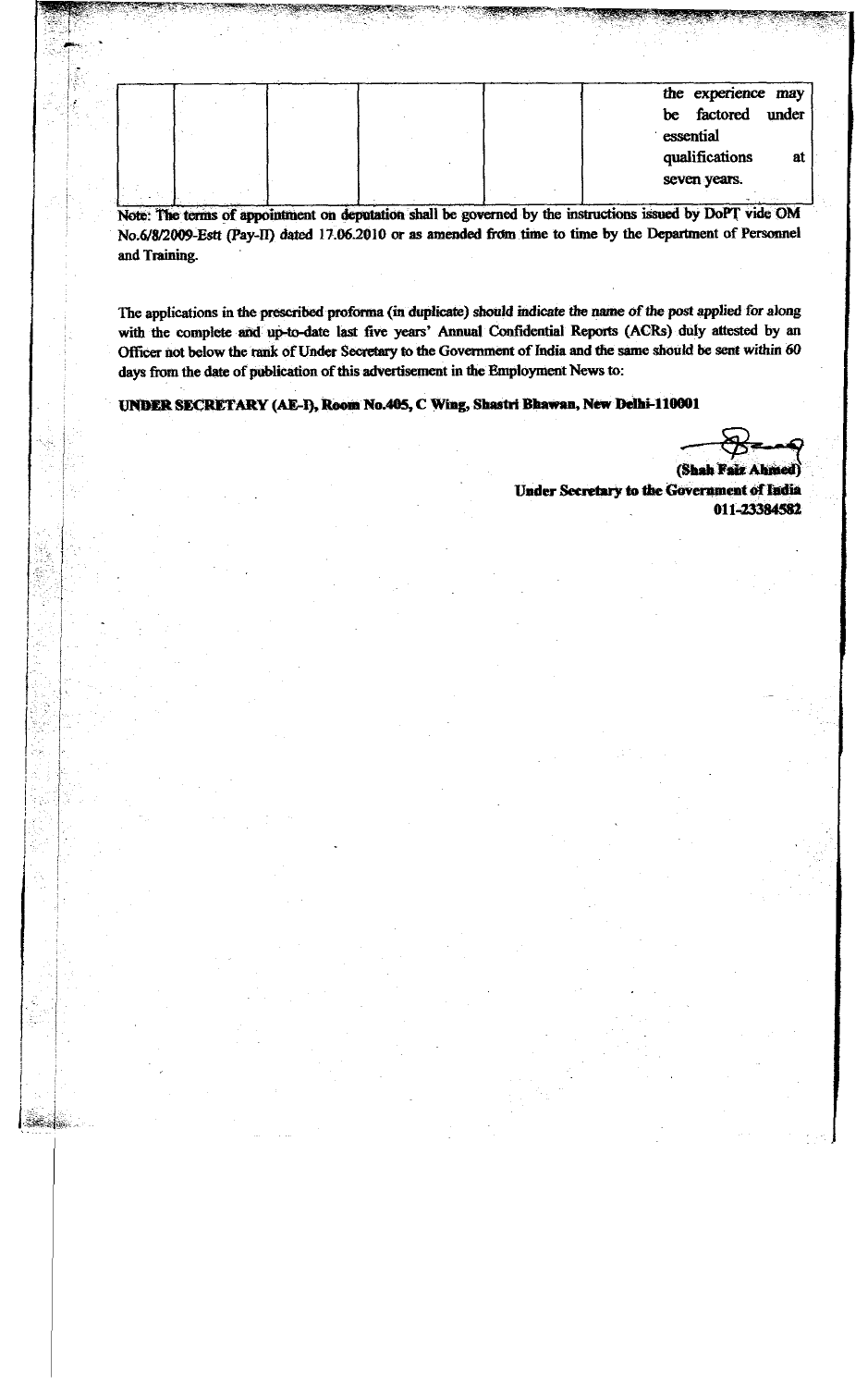### CURRICULUM VITAE PROFORMA

- 1. Name and address (in Block letters):
- 2. Date of Birth (in Christian era):
- 3. Date of retirement under Central/State Government rules:
- 4. Educational Qualifications;
- 5. Whether educational and other qualifications required for the post are satisfied (if any qualification has been treated as equivalent to the one prescribed in the Rules, please state the authority for the same)

Qualifications/Experience required Qualifications/Experience possessed by the Officer

| <b>Essential:</b> | $\sim$<br>(1) |
|-------------------|---------------|
|                   | (2)           |
| $\sim$ $\sim$     | (3)           |
| ٠                 | (1)           |
|                   | (2)           |

6. Please state clearly whether in the light of entries made by you above, you meet the requirements of the post:

7. Details of Employment in chronological order: *(Please enclose a separate sheet duty authenticated by* your signature, if the space below is insufficient.)

| Office/Institution | <b>Post Held</b> | From | To | <b>Scale of Pay and</b> | <b>Nature of Duties (in</b> |  |  |  |  |
|--------------------|------------------|------|----|-------------------------|-----------------------------|--|--|--|--|
|                    |                  |      |    | <b>Basic Pay</b>        | detail)                     |  |  |  |  |
|                    |                  |      |    |                         |                             |  |  |  |  |
|                    |                  |      |    |                         |                             |  |  |  |  |
|                    |                  |      |    |                         |                             |  |  |  |  |

8. Nature of the present employment, i.e. Ad-hoc or Temporary or Quasi Permanent or Permanent:

- 9. In case, the present employment is held on deputation/contract basis, please state:
	- a. The date of initial appointment:
	- b. Period of appointment on deputation/contract:
	- c. Name of the parent office/organization to which you belong:
- 10. Additional details about the present employment
- 11. Please state whether you are working in the same Department and are in the feeder grade or feeder to feeder grade.
- 12. Are you in the revised scale of pay? If yes, please give the date from which the revision took place and also indicate the pre-revised scale:
- 13. Total emoluments per month now drawn:
- 14. Additional information, if any, which you would like to mention in support of your suitability for the post.<br>(You may among other things provide information with regard to:<br>1. Additional academic qualifications

MA SERIA